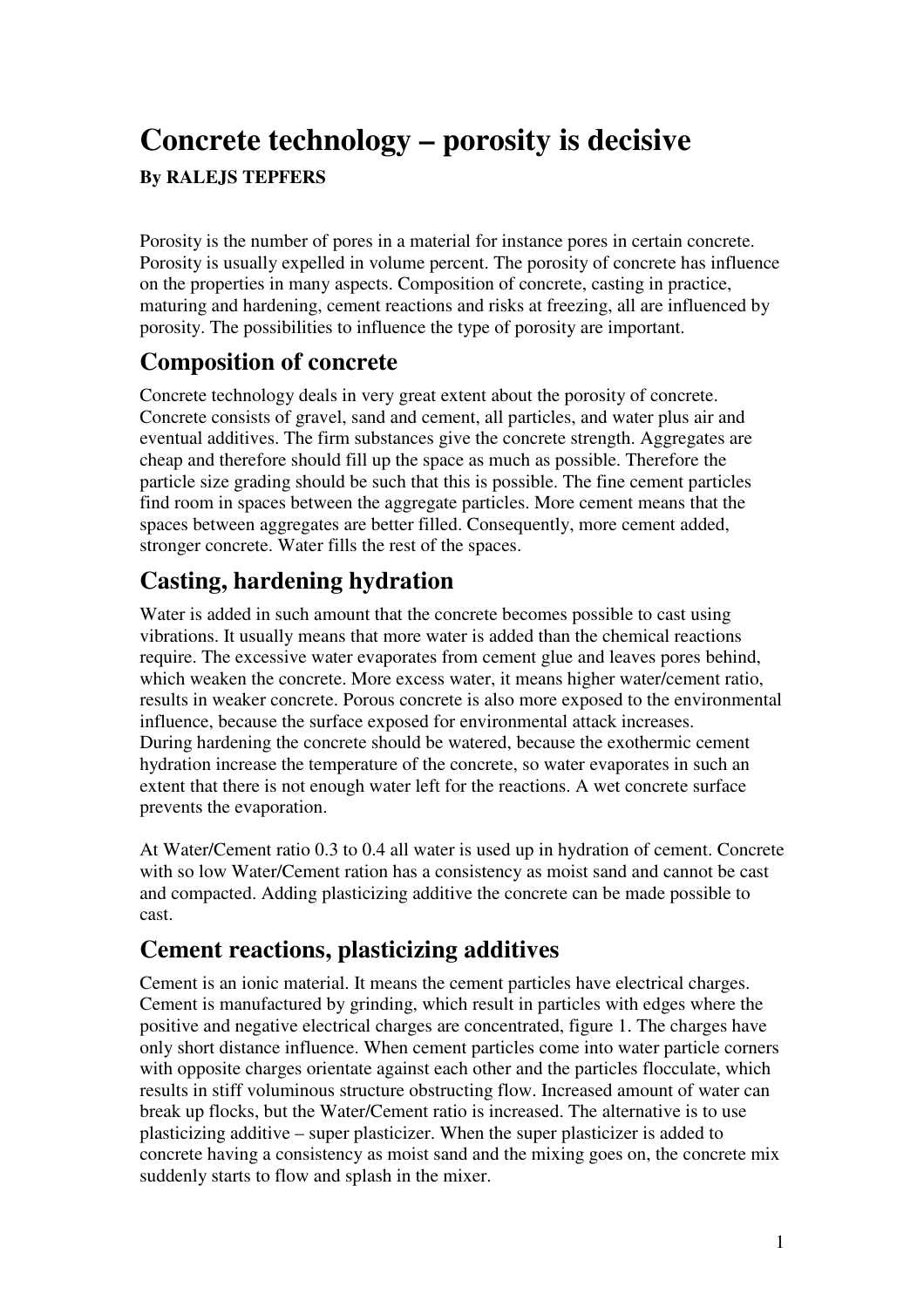The plasticizer chain molecules wind around the cement particles and screen the cement particles electrical charges. In cooperation with water they create particles with equal electrical charge repelling each other. In spite of the repulsion the particles comes closer to each other in comparison with the situation when they were flocculated. More over, the repulsive forces make that the particles can easy slide along each other.

Another effect can be obtained by chain molecules fixing themselves on cement particles with their molecule tails protruding from the surface of the particles and obstruct them to come close to each other, however closer than what the flocculation allow for. The result is that the cement particles leave less space between them, which are better field with hydration products. The space can also partly be filled with micro silica particles. Result is that the concrete has fewer pores and we get a stronger and environmentally more resistant concrete.



*Figure 1 Flocculated cement particles.* 

The flow of the fresh concrete is obstructed by aggregates creating arches of stones. The forming of arches can be hindered by increased amount of cement glue. It is not possible to only increase the amount of cement, because this glue will get shrinkage cracks due to contraction shrinkage. In concrete the aggregate hinders the formed micro cracks to become visible cracks. In stead the amount of cement glue can be completed with lime stone filler, also granite filler has been used. The selfcompacting concrete has so much cement glues that creation of aggregate arches is prevented and the concrete can flow freely.

### **Freezing, frost resistance**

The water in the pores of concrete may freeze and then it expands 9%. The freezing happens successively. From a developing ice crystal the solved salts leave for rest of the water, which gets lower freezing temperature due to increased concentration of solved salts. The increased volume of the ice crystal creates water pressure. The water pressure can be released by water pressing into empty pores and freezing will not damage concrete. Air entraining agent creates small dense positioned pores in cement glue, where the water can be pressed and the pressure released by this. Water molecules have electrical poles and are hold together by hydrogen binds, figure 2. If an atomic structure has electrical charges water molecules are attracted to it – the surface is wetted, is hydrophilic. The air pores have no electrical charges on its surface. If the surface has no electrical charges, the water molecules are kept together by hydrogen binding to water drops and the water avoids the surface – the surface is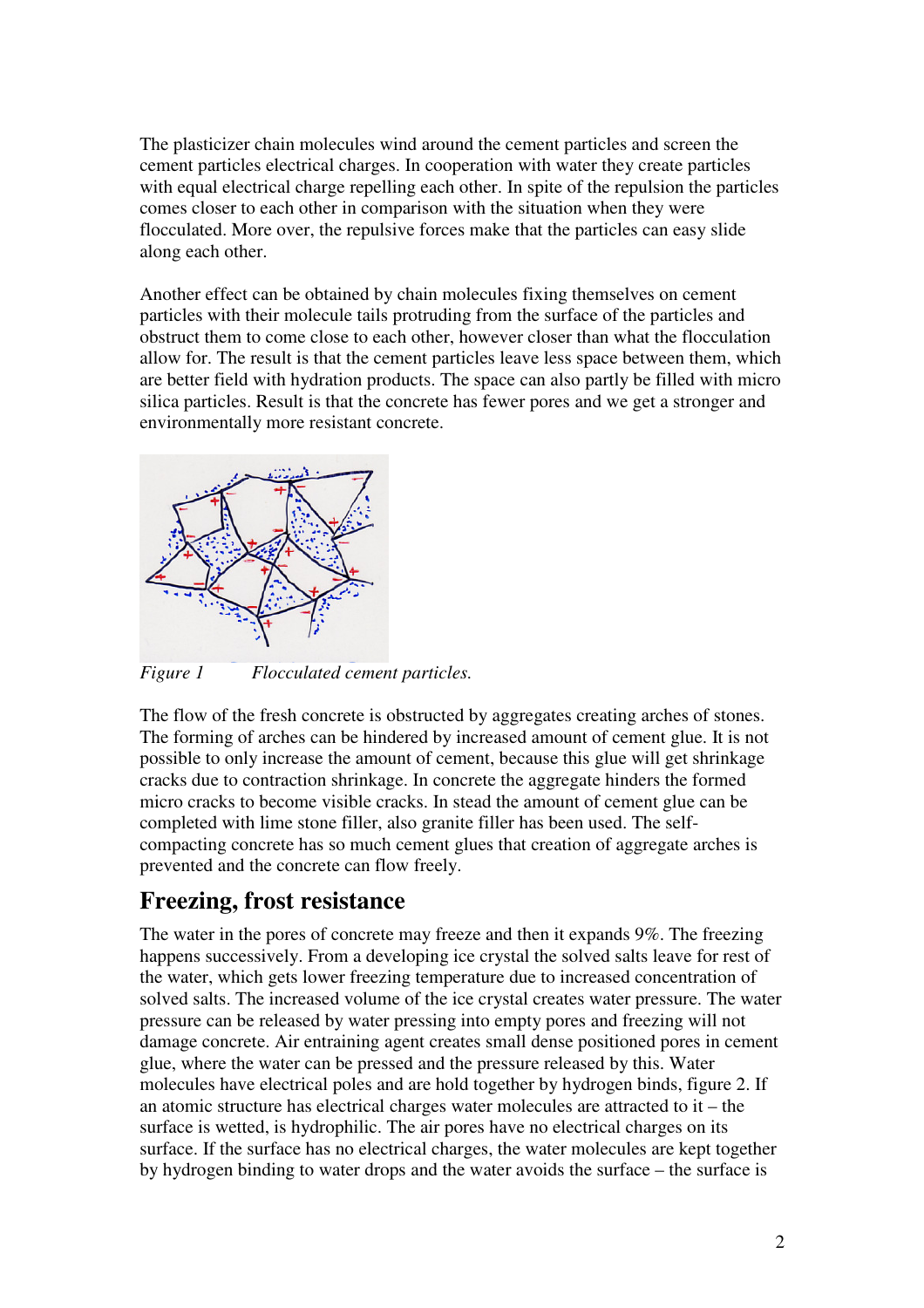water repellent, hydrophobic. Water does not by itself go into these pores, but is pressed in by active pressure from volume increase of freezing water. When the pressure is released at thaw, the water does not like to stay in these air pores and returns to the porosity where it was before. Therefore the air entraining created porosity functions also at repeated freezing.



*Figure 2 Water molecules with electrical charges – hydrogen binding.* 

### **Different types of pores in concrete**

In figure 3 different types of pores characterized by their diameter are shown along a scaling of length. The scaling goes from right hand side to left and covers diameters from 10mm to 1Å.



 *Figure 3 Pores in concrete.* 

Air pores are closed by vibration. Cement glue gets local pressure increase from the vibrating device. The pressure parts the aggregate particles so the friction is reduced and they can slide along each other.

The capillary porosity is reduced using lower Water/Cement relation and plasticizing additives plus micro silica.

Gel pores are in principle atom vacancies and the space between atoms is for time being difficult to do something about.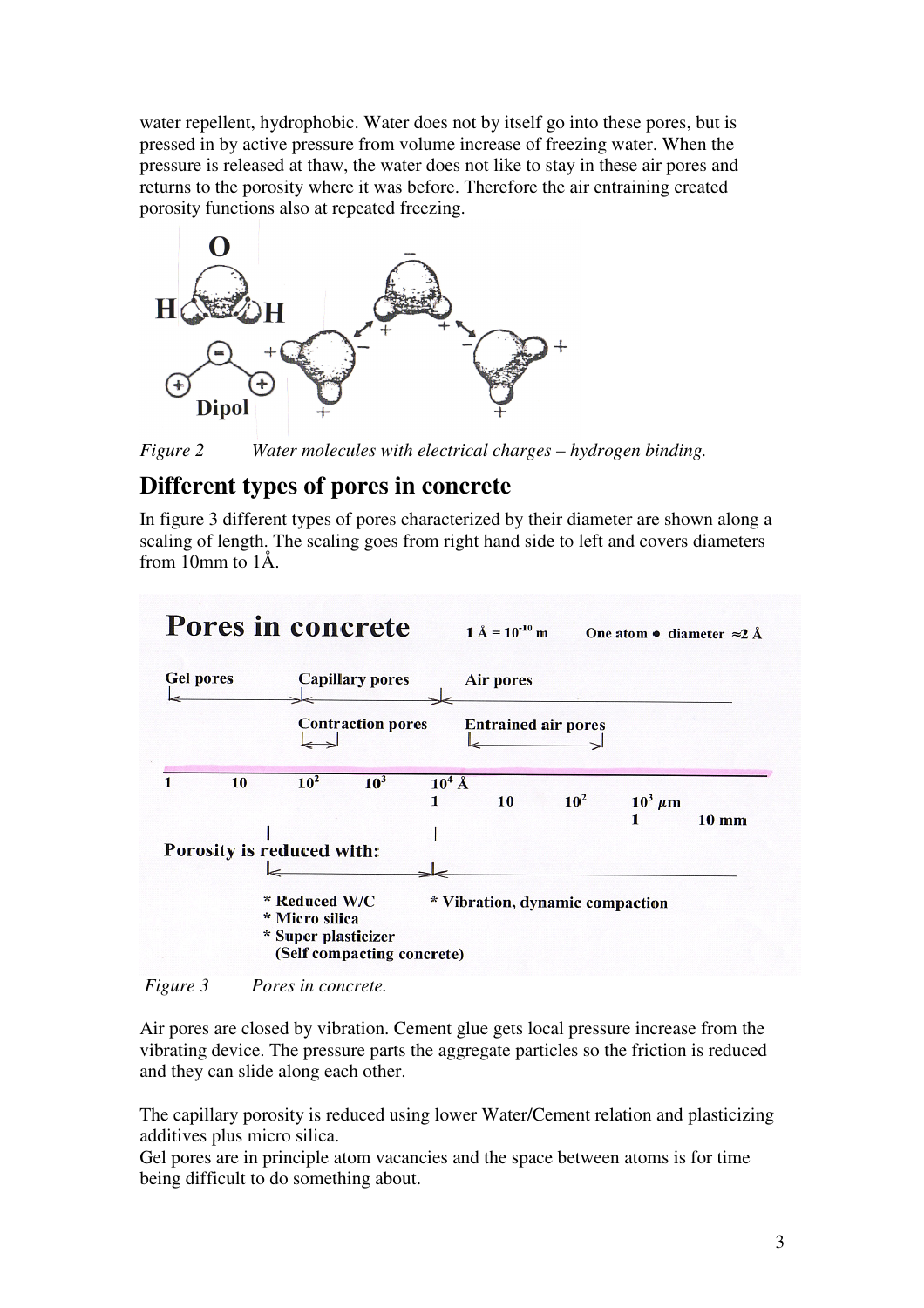Contraction pores appear during hydration, because the volume of the hydration products is less than that of the constituents cement plus water and this is very difficult to do something about.

The pores created by the air entraining agent are deliberately created pores to prevent the concrete suffer from freezing. This concrete should not be vibrated too much.

#### **The concrete can be made stronger**

To day it is possible in production to reach concrete compressive strength up to 150 MPa. In laboratory Aalborg Cement AS, Denmark they have reached 300 MPa and French researchers have reached 800 MPa. In that case they have hardened the concrete at  $200^{\circ}$ C and under pressure. It can be supposed that they have succeeded to reduce the gel and contraction porosity by pressing atoms with thermo vibrations into the micro pores of the structure. Basically they have applied nanotechnology for achieving this.

Summing up, the concrete technology is about to reduce the porosity of the concrete. In this way the concrete becomes both stronger and more environment resistant.

#### **The relation problem of civil engineers**

Many people have mixed sand, stone, cement with water, cast it and the mix became hard concrete, so now they know concrete technology. This fact leads to the relation problem of civil engineers, which the civil engineer Andrejs Muzikants has commented in a laconic way:

Everybody *« knows everything » about this « simple » branch and if there are problems, for sure, « there is lacking competence » - finally « construction engineering is an old and well tested branch ».* 

#### *What should the civil engineers tell people?*

In civil engineering the built and final object is the first prototype, therefore no wonder there will be problems. In car industry certainly there will be fifty prototypes before the car model is commercialized.

We civil engineers have to be aware, the way other people understand construction industry and therefore we have to tell them that construction industry is different from other branches and always repeatedly underline that *construction industry is high tech comprising also nanotechnology,* as in concrete technology moving molecules.

#### **Reference of this paper:**

Tepfers R., (2012). "Concrete technology – porosity is decisive". Befestigungstechnik, Bewehrungstechnik und …II. ibidem-Verlag, Stuttgart 2012. ISBN-13: 978-3-8382-0397-3. pp. 571-575.